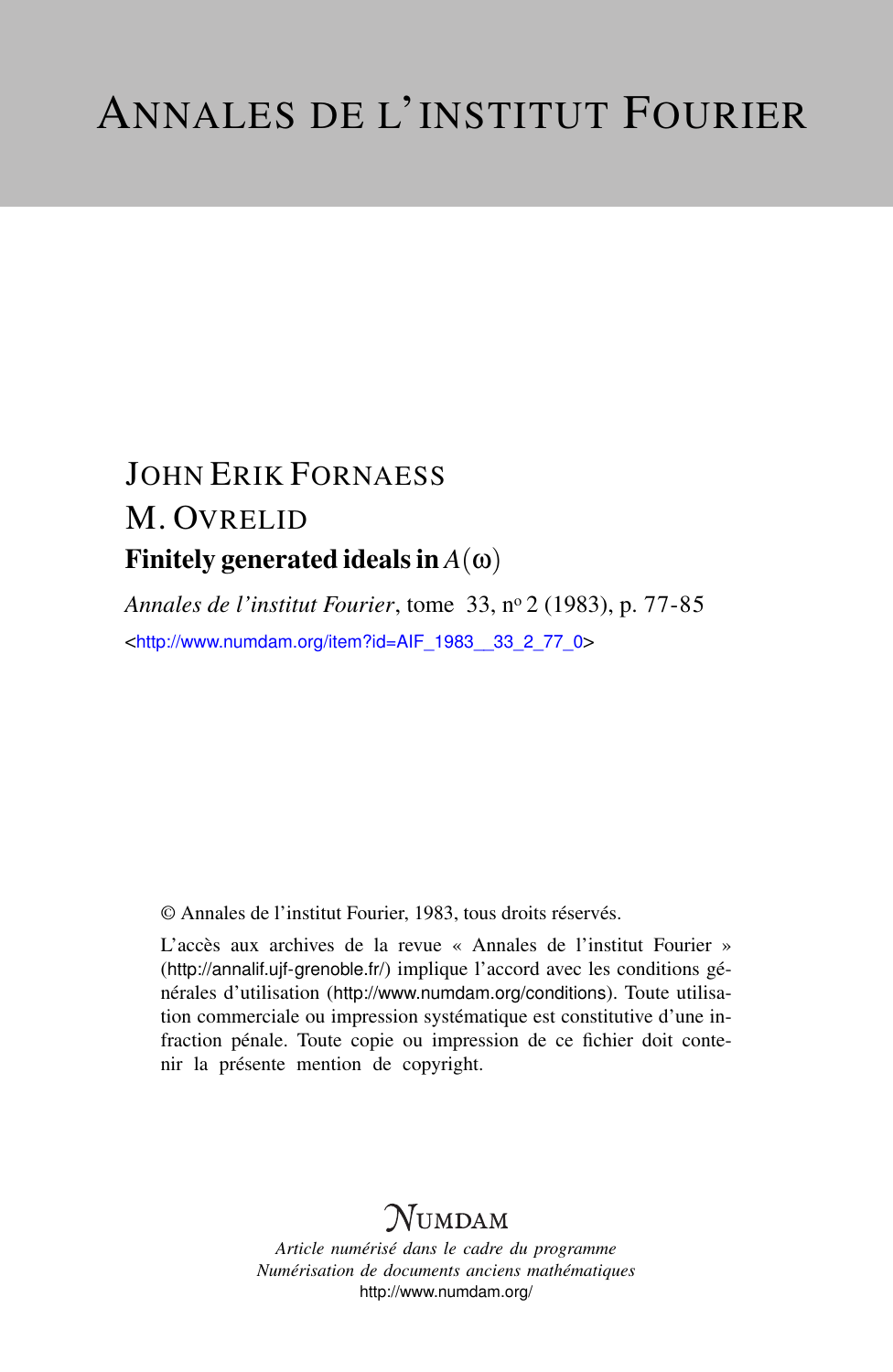Ann. Inst. Fourier, Grenoble **33,** 2 (1983), 77-85.

### **FINITELY GENERATED IDEALS IN**  $A(\Omega)$

### by J. E. FORN**ASS** and N. OVRELID

1. Let  $\Omega \subset \subset \mathbb{C}^2(z,w)$  be a bounded pseudoconvex domain with smooth boundary containing the origin and let  $A(\Omega)$  denote the set of continuous functions on  $\overline{\Omega}$  which are holomorphic in  $\Omega$ . In the special case when  $\Omega$  is the unit ball, A. Gleason [4] asked the following:

*The Gleason Problem : If*  $f \in A(\Omega)$  *and*  $f(0,0) = 0$ *, does there exist g,*  $h \in A(\Omega)$  *such that*  $f = zg + wh$ ?

This was solved affirmatively by Leibenzon, see [5], in the ball case and by Henkin [5], Kerzman-Nagel [6], Lieb [9] and  $\Phi$ vrelid [12] in the strongly pseudoconvex case. Beatrous [1] solved the problem for weakly pseudoconvex domains under the extra hypothesis that there exists a complex line through 0 which intersects the boundary of  $\Omega$  only in strongly pseudoconvex points. In this paper we discuss the real analytic case.

MAIN THEOREM.  $-$  *Let*  $0 \in \Omega \subset \subset C^2(z,w)$  *be a pseudoconvex domain* with real analytic boundary. If  $f \in A(\Omega)$  and  $f(0) = 0$ , then there exist g, *with real analytic boundary. If*  $f \in A(\Omega)$  *and*  $f(0) = 0$ *, then there exist*  $g$ *,*  $h \in A(\Omega)$  *such that*  $f = zg + wh$ *.* 

The main difficulty is that the Levi flat boundary points,  $w(\partial\Omega)$ , can be two-dimensional. This means that the projection of  $w(\partial \Omega)$  into the space of complex lines through  $0$  (a  $P<sup>1</sup>$ ) can be onto. Thus no such complex line avoids  $w(\partial \Omega)$  and therefore Beatrous' theorem does not apply. (On the other hand, if  $w(\partial \Omega)$  is one-dimensional, then of course the Main Theorem is a direct consequence of Beatrous' result.)

To handle this difficulty we study the structure of  $w(\partial \Omega)$ . We show (Proposition 3) that except for a one-dimensional subset,  $w(\partial \Omega)$  consists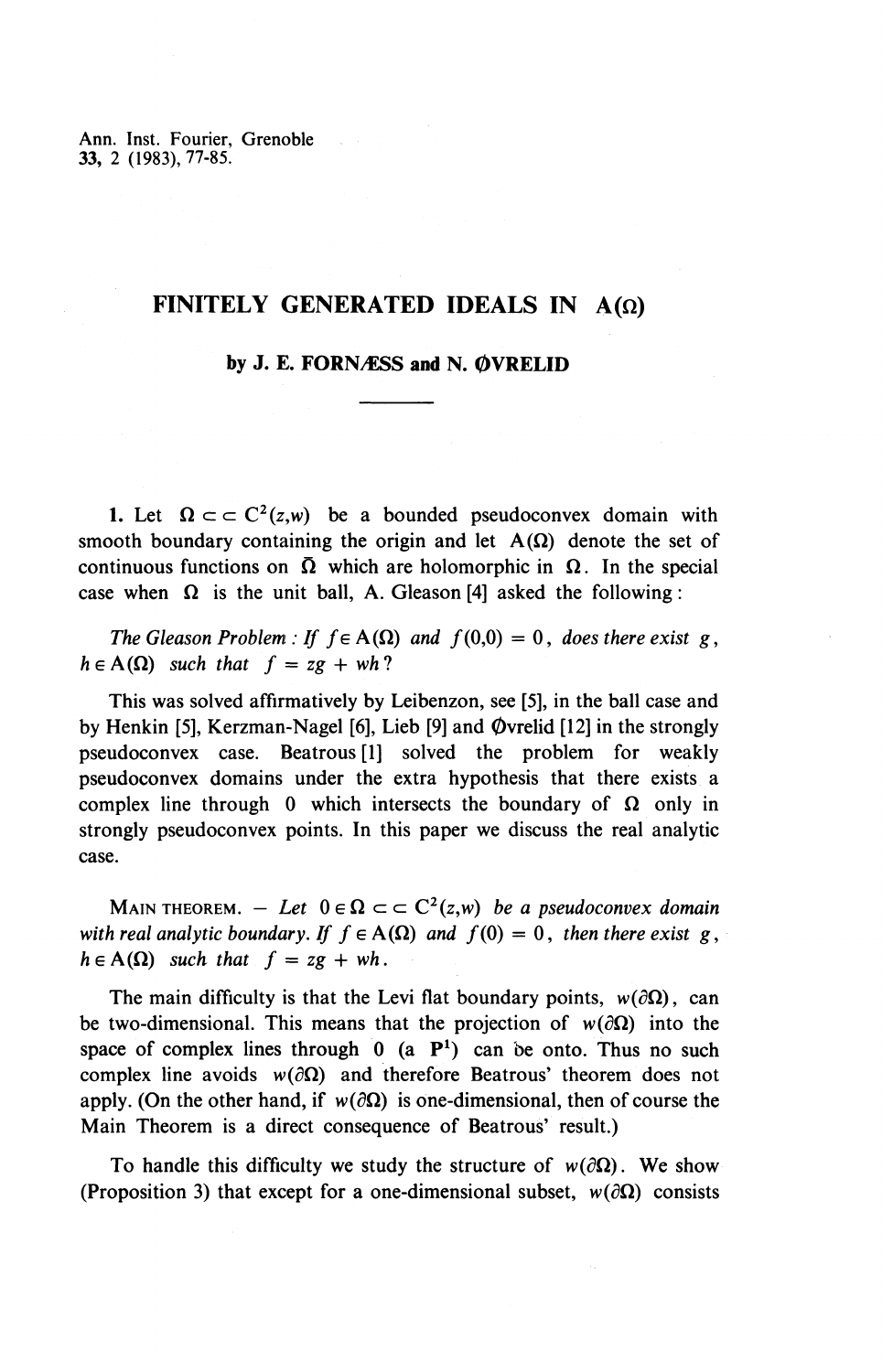of R-points. The R-points were first studied by Range [11] who proved sup norm estimates for  $\overline{\partial}$  at such points. We give a precise definition of Rpoints in the next section. Their main property is that they allow holomorphic separating functions. In particular we thus show in this paper that the Kohn-Nirenberg points [8] constitute an at most one-dimensional subset of  $\partial \Omega$ . Next we choose a complex line through 0 intersecting  $w(\partial\Omega)$  only in R-points. Then, one has good enough  $\partial$ -results to complete the proof along the same line as Beatrous.

The Main Theorem can still be proved if we replace  $A(\Omega)$  by various holomorphic Hölder- and Lipschitz-spaces and if we replace z and w by arbitrary generators of the maximal ideal at 0 in these spaces. This requires several hard  $\bar{\partial}$ -estimates. Therefore, in order to keep the length of this paper down, the authors have decided to postpone these generalizations to a later paper. **We** will then also show how these techniques can be used to prove that bounded pseudoconvex domains with real analytic boundary in  $C^2$  have the Mergelyan property (see [3]).

**2. We** will make a detailed discussion of the weakly pseudoconvex boundary points  $W = w(\partial \Omega)$  of a bounded pseudoconvex domain  $\Omega$ with smooth real analytic boundary in  $C^2$ . First we need a stratification of W into totally real mainfolds.

LEMMA 1. — *There exist pairwise disjoint real analytic manifolds*  $S_0, S_1, S_2 \subset \partial \Omega$  with the following properties :

(i) *Each Sj consists of finitely many j-dimensional totally real real analytic manifolds,*

(ii)  $W = S_0 \cup S_1 \cup S_2$ ,

(iii)  $S_1$  is closed in  $\partial\Omega - S_0$ ;  $S_2$  is closed in  $\partial\Omega - (S_0 \cup S_1)$  and

(iv) *Each connected component of* S^ *consists of points of the same finite type only.*

**Here** finite type is in the sense of Kohn [7].

The sets  $S_0$ ,  $S_1$  and  $S_2$  are actually semi analytic. During the proof we will use repeatedly standard facts about semi-analytic sets. The reader can consult  $\dot{\text{Lojasiewicz}}$  [10] for details.

*Proof.* – Let r be a real analytic defining function for  $\Omega$ . (For example, one can choose r to be the Euclidean distance to  $\partial\Omega$  outside  $\Omega$ ,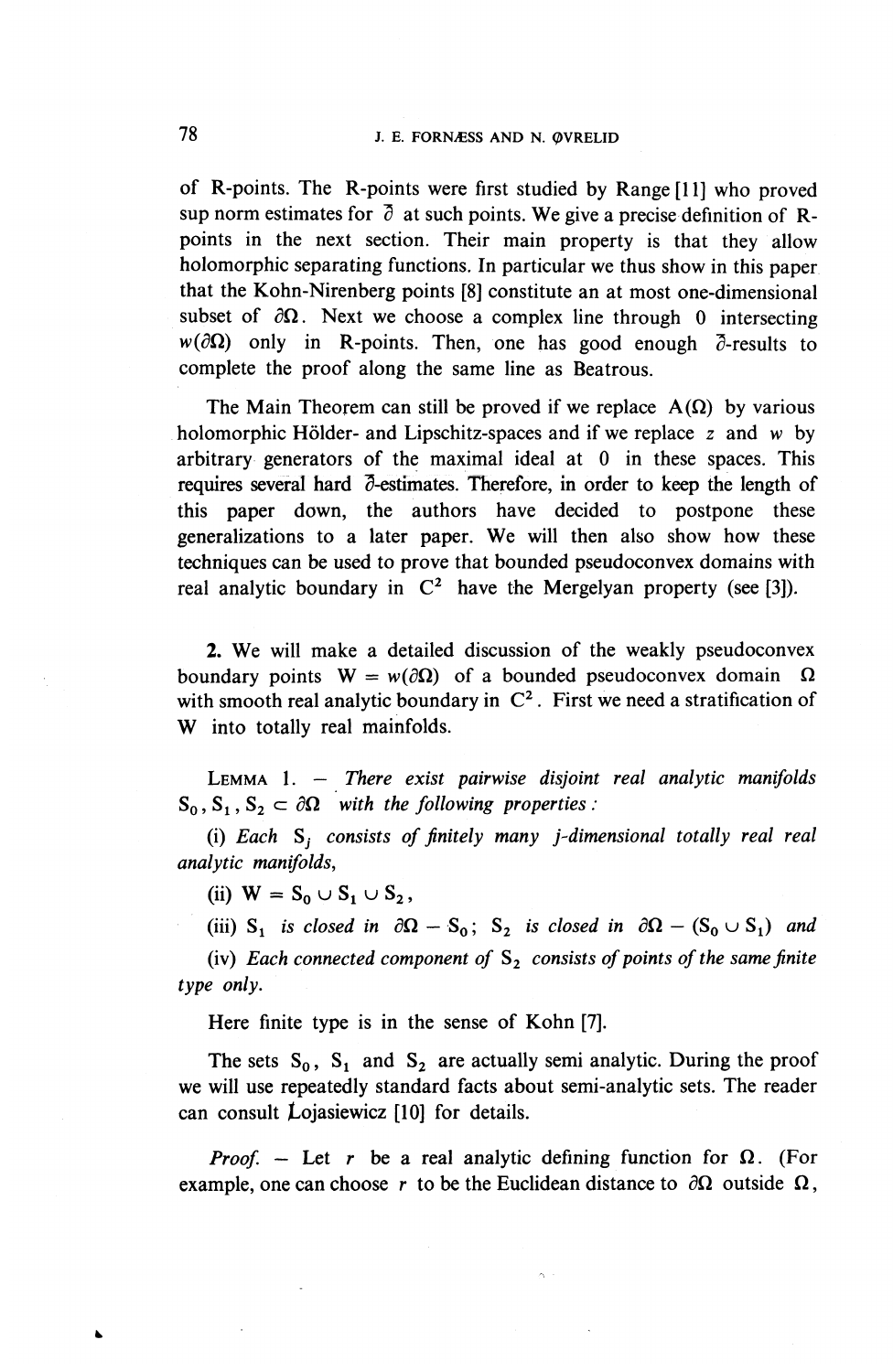but close to  $\partial\Omega$ , and the negative of the Euclidean distance in  $\overline{\Omega}$  close to  $\partial \Omega$ .) Also let s be a real valued real analytic function defined on a neighbourhood of  $\partial\Omega$  vanishing at a  $p \in \partial\Omega$  if and only if p is a weakly pseudoconvex boundary point. (One can for example let

$$
s(z,w) = \frac{\partial^2 r}{\partial z} \cdot \frac{\partial \bar{r}}{\partial w^2} - 2 \text{Re } \frac{\partial^2 r}{\partial z} \cdot \frac{\partial \bar{w}}{\partial w} \cdot \frac{\partial r}{\partial w} \cdot \frac{\partial r}{\partial \bar{z}} + \frac{\partial^2 r}{\partial w} \frac{\partial \bar{w}}{\partial w} \cdot \frac{\partial \bar{r}}{\partial z^2}.
$$

Hence the weakly pseudoconvex boundary points, W, is the common zero set  $\{r=s=0\}$  of global real analytic functions.

Using real coordinates,  $x + iy = z$ ,  $u + iv = w$ , we can identify as usual  $C^2(z,w)$  with  $R^4(x,y,u,v)$  with complex coordinates

$$
X = x + ix'
$$
,  $Y = y + iy'$ ,  $U = u + iu'$ ,  $V = v + iv'$ .

Then  $r$ , s have unique extensions to holomorphic functions  $R(X, Y, U, V)$ and  $S(X, Y, U, V)$  respectively. The complexification M of  $\partial \Omega$  is then given by  ${R=0}$  which is a complex manifold since  $dr \neq 0$ . From now on we will consider only points of M. In M,  $\Sigma$ : = {S=0}  $\cap$  M is a complex hypersurface, hence has (complex) dimension 2.

Let p be any point in  $W \subset \Sigma$ . Since  $\Sigma$  and M are closed under complex conjugation, there exists a holomorphic function  $h = h_n(X, Y, U, V)$  defined in a neighbourhood of p in  $C^4$  which, when restricted to M, generates the ideal of  $\Sigma$  at every point of  $\Sigma$  in that neighbourhood, and such that *h* is real valued at points in  $C^2 = R^4$ . The function *h* has a nonvanishing gradient (on M) at regular points of  $\Sigma$ . Since Im  $h \equiv 0$  on  $\partial \Omega$  it follows that W is given by  $\{r = \text{Re } h = 0\}$  near such regular points of  $\Sigma$  and that  $\partial\Omega \cap \text{reg }\Sigma$  is a pure 2-dimensional real analytic manifold. By Diederich-Fornaess [2]  $\partial \Omega$  cannot contain a complex manifold. This implies that  $\partial \Omega \cap \text{reg } \Sigma$  is totally real at a (relatively) dense set of points. A point in  $\partial\Omega \cap \text{reg } \Sigma$  is totally real if and only if  $\lambda := (\partial r)_{(z,w)} \wedge \partial (\text{Re } h_p)_{(z,w)} \neq 0$  there. Here derivatives are taken in  $C^2$ . This condition does not depend on *p* since different (Re  $h_p$ )'s only differ by real multiples on  $\partial \Omega$ .

Let  $S' \subset W$  be the (at most) one-dimensional closed real analytic set consisting of  $\partial\Omega \cap \partial \Omega$  and the zeroes in W of the coefficient of  $\lambda$ . By Lojasiewicz [10],  $W - S'$  consists of finitely many connected, pairwise disjoint semi-analytic sets,  $C_1, \ldots, C_{\ell}$ . Each  $C_j$  is a two dimensional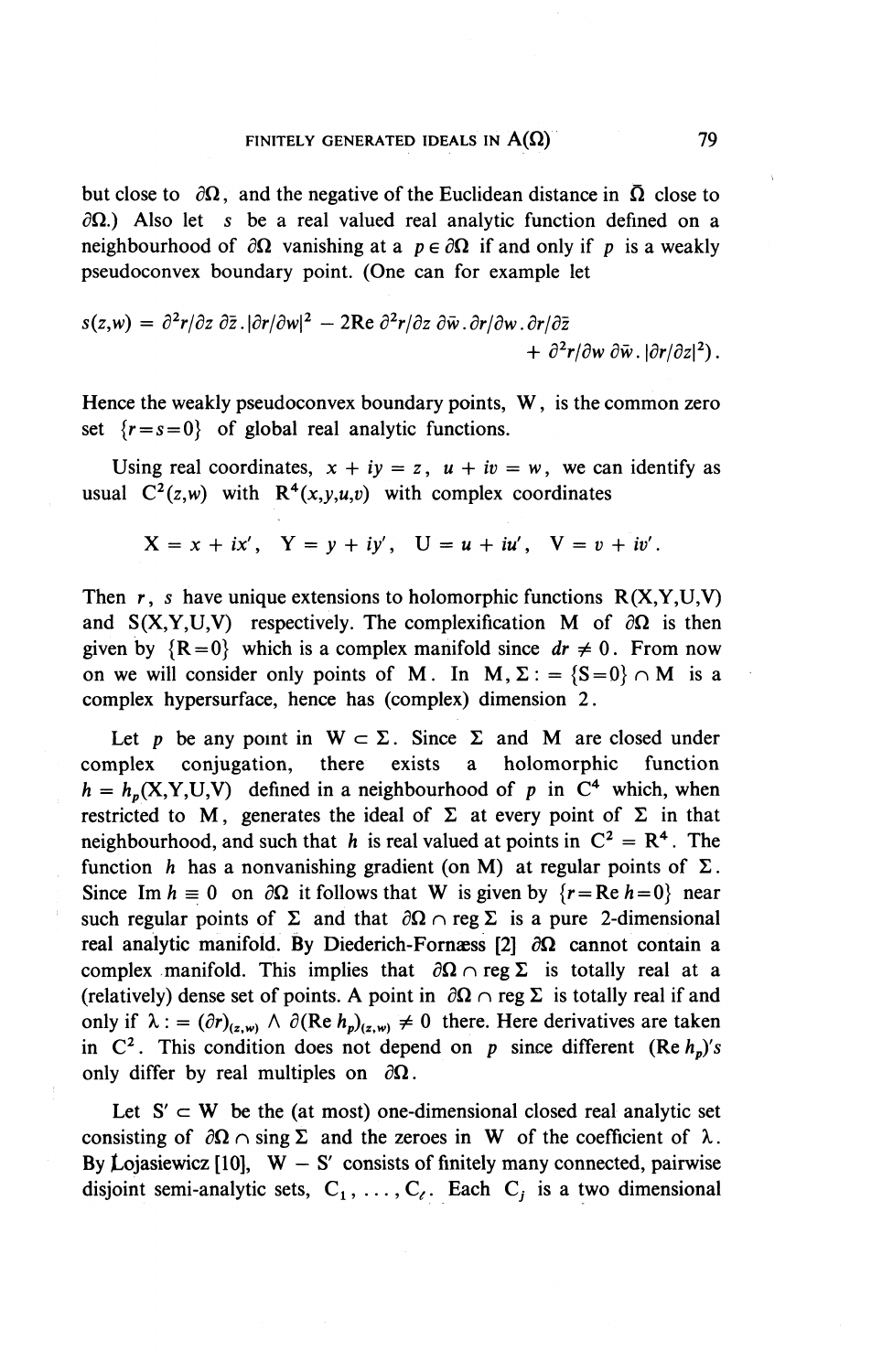totally real real analytic manifold whose closure  $\overline{C}_i$  is also a semi analytic set, and  $\bar{C}_j - C_j \subset S'$ .

Locally, there exists a holomorphic vector field

$$
L = a \partial/\partial z + b \partial/\partial w \neq 0
$$

with real analytic coefficients tangent to the boundary, i.e.  $L(r) = 0$  on  $\partial \Omega$ . The type of a point  $p \in \partial \Omega$  is then given as the smallest integer 2k for which  $(\partial r, L^{k-1}L^{k-1}[L, L](r))(p) \neq 0$ . This number is independent of the choices of r and L. Let  $n_i$  be the maximum type of points in  $C_i$ , and let  $T_i$  consist of all boundary points of type  $\ge n_i$ . Then  $T_i$  is a real analytic set. In particular,  $\overline{C}_j \cap T_j$  is a semi analytic set of dimension at most one. Then  $S_2 := \cup C_j - T_j$  is a pure 2-dimensional totally real real analytic manifold with finitely many connected components on each of which the type is constant. Also,  $W - S_2$  is a closed semi analytic set in  $C^2$  of dimension at most one, and can hence be written as  $S_0 \cup S_1$  where  $S_0$  is a finite set of points and  $S_1$  is a relatively closed 1-dimensional real analytic manifold in  $W - S_0$  with finitely many connected components. This completes the proof of Lemma 1.

Range [11] introduced a convexity condition which is satisfied by many weakly pseudoconvex boundary points.

**DEFINITION 2.** - Let  $D = \{p < 0\} \subset \subset \mathbb{C}^n$  be a domain with  $C^{\infty}$ *boundary. A point*  $p \in \partial D$  *is an R-point (of order m) if there exists a neighbourhood* U *of p and a* **C°°** *function*

$$
F(\zeta,z):(\partial D \cap U)(\zeta) \times U(z) \to C
$$

*such that*

- (i) F *is holomorphic in z,*
- (ii)  $F(\zeta,\zeta) \equiv 0$  and  $d,F \neq 0$  and

(iii)  $\rho(z) \geqslant \varepsilon |z-\zeta|^m$  whenever  $F(\zeta,z) = 0$ ,  $\varepsilon > 0$  some constant.

Using the Levi polynomial

$$
F(\zeta.z) = \sum_{j=1}^n \frac{\partial \rho}{\partial \zeta_j}(\zeta)(\zeta_j - z_j) - \frac{1}{2} \sum_{i,j=1}^n \frac{\partial^2 \rho}{\partial \zeta_i \partial \zeta_j}(\zeta)(\zeta_i - z_i)(\zeta_j - z_j)
$$

one immediately obtains that strongly pseudoconvex boundary points are R-points of order 2.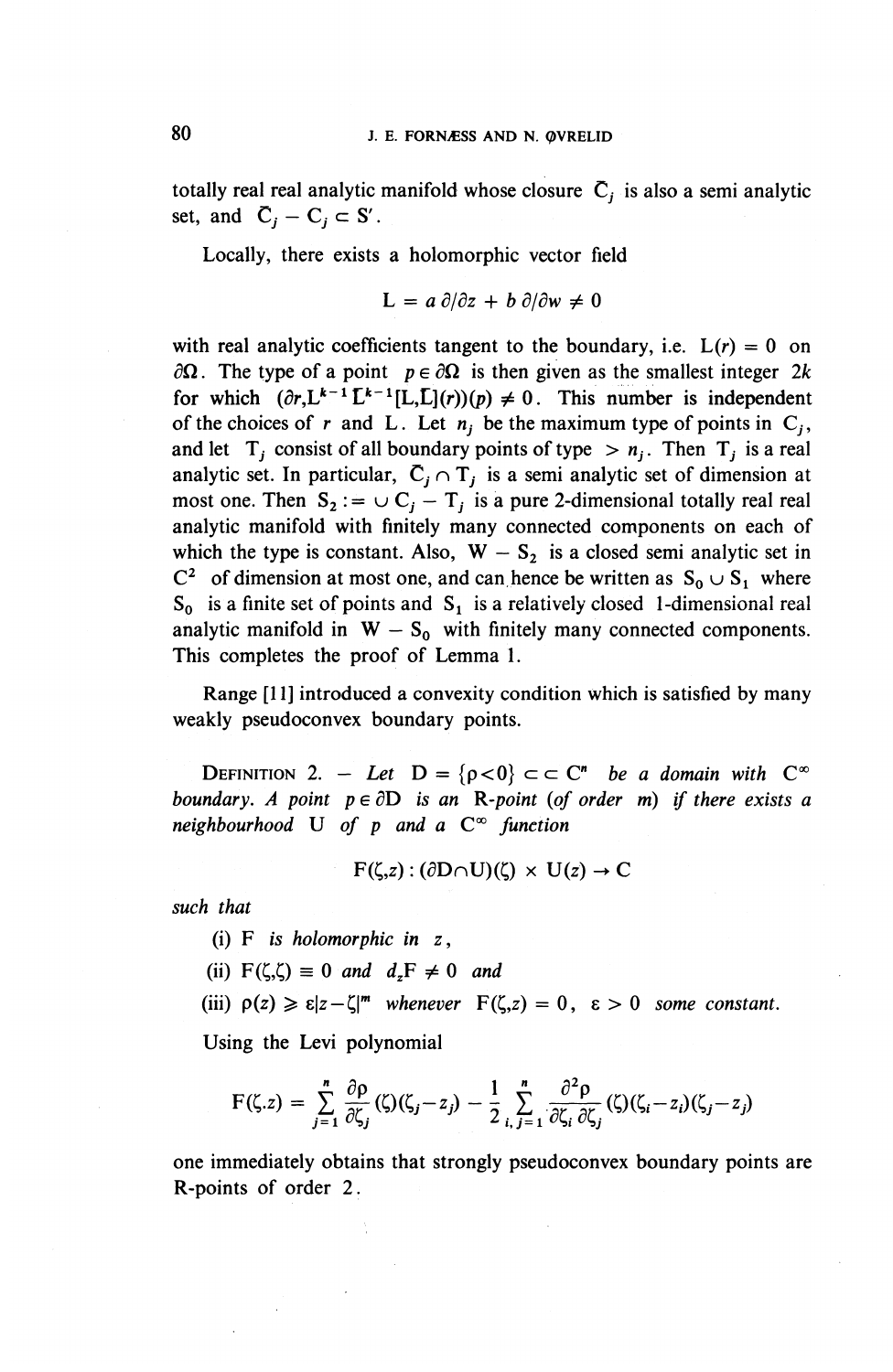PROPOSITION 3.  $-$  *Every point in*  $S_2$  *is an R-point.* 

In the proof of the proposition we will need two elementary inequalities.

LEMMA 4. - Let  $p_k(s,t)$ : =  $(s+t)^{2k}$  -  $s^{2k}$  - 2kts<sup>2k-1</sup>  $\int$  *for*  $s, t \in \mathbb{R}$ ,  $k \in \{1,2,\ldots\}$ *. Then there exists a constant*  $c_k > 0$  such that

 $p_k(s,t) \geq c_k(s^{2k-2}t^2+t^{2k})$  for all s, t.

*Proof.* – For each fixed s,  $q_s(t) = (s+t)^{2k}$  is a convex function of t and  $T_s(t) = s^{2k} + 2ks^{2k-1} t$  is an equation for the tangentline through  $(0,s^{2k})$ . Hence,

$$
p_k(s,t) = q_s(t) - \mathbf{T}_s(t) > 0
$$

whenever  $t \neq 0$ . Since

$$
p_k(s,t) = t^2 \left[ \binom{2k}{2} s^{2k-2} + O(t) \right] \text{ and } s^{2k-2} t^2 + t^{2k} = t^2 [s^{2k} + O(t)]
$$

it follows that there exists a  $c_k > 0$  such that

$$
p_k(s,t) \geq c_k(s^{2k}t^2 + t^{2k})
$$

for all  $(s,t)$  on the unit circle and hence by homogeneity for all  $(s,t)$ .

LEMMA 5. -*Let*  $k \in \{1, 2, ...\}$  and  $\delta > 0$ ,  $\delta < 4^{-k^2}$  be given. Then  $y^{2k} + \delta \text{Re}(z^{2k}) \geq 2^{-k} \delta |z|^{2k}$  *for every complex number*  $z = x + iy$ .

*Proof.* – Expanding Re  $z^{2k}$ , we get

$$
y^{2k} + \delta \text{Re}(z^{2k}) \geq y^{2k} + \delta x^{2k} - \text{R}(z)
$$

with  $R(z) = 2^{2k-1} \delta y^2 \max(|x|, |y|)^{2k-2}$ . Elementary computation gives with  $R(z) = z$  by max  $(|x|, |y|)$ . Elementary computation gives<br> $y^{2k} \ge 2R(z)$  when  $|x| \le 2^k |y|$ , while  $\delta x^{2k} \ge 2R(z)$  otherwise. In any case,

$$
y^{2k} + \partial \text{Re}(z^{2k}) \geq \frac{\delta}{2} (x^{2k} + y^{2k}) \geq 2^{-k} \delta (x^2 + y^2)^k,
$$

so the lemma follows.

To simplify our computations it is convenient to change coordinates locally so that  $S_2$  becomes a plane.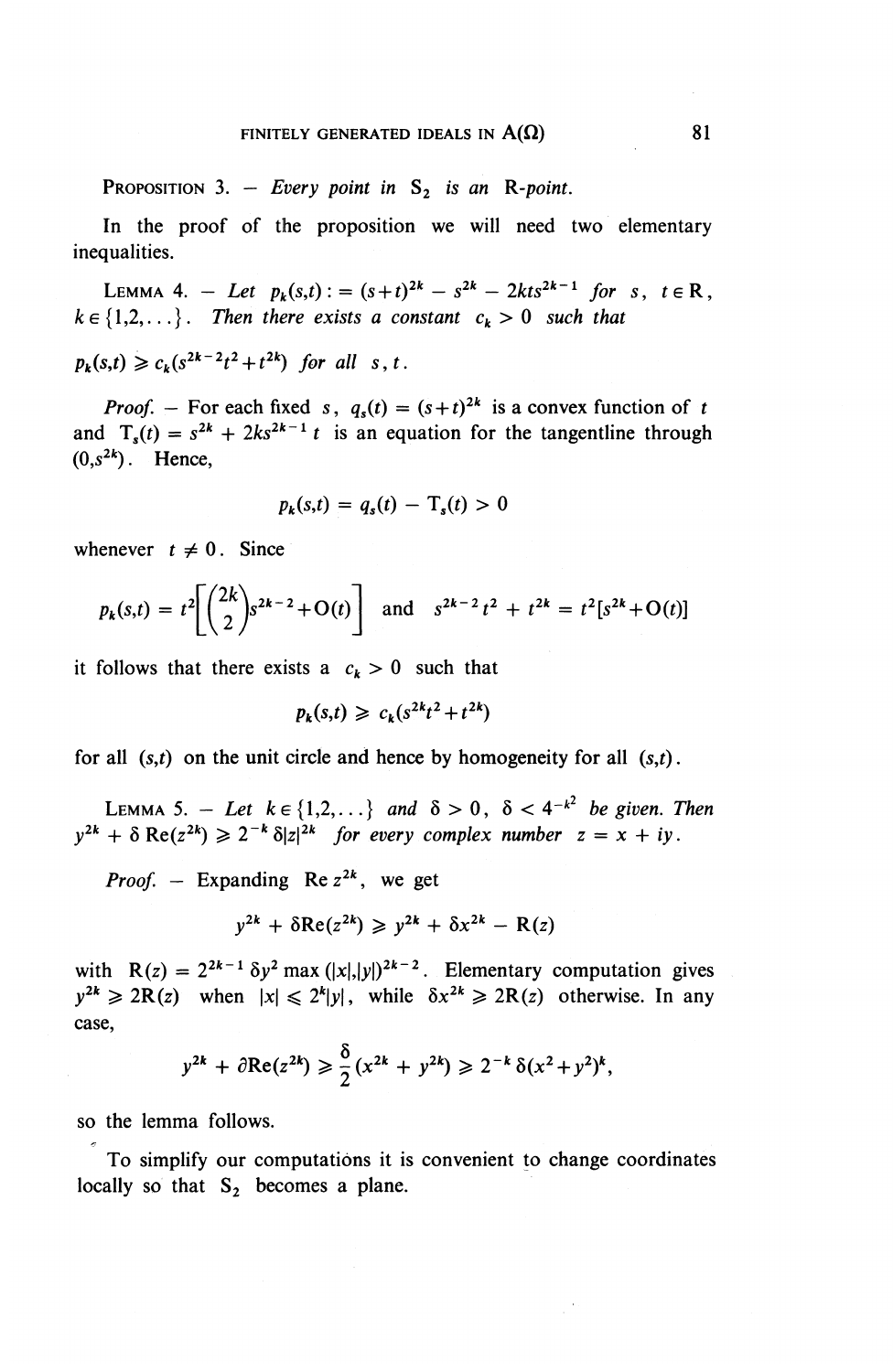LEMMA 6. - Let  $p_0 \in S_2$ . There exist local holomorphic coordinates  $\dot{z} = x + iy$ ,  $w = u + iv$  in a neighbourhood U of  $p_0$ , such that in U,

(i)  $S_2$  *is given by*  $y = v = 0$ , and

(ii)  $\partial\Omega$  is tangent to the plane  $v = 0$  along S<sub>2</sub>.

*As a consequence*  $T_p^c \partial \Omega$  *is given by*  $w = 0$  *along*  $S_2$ .

*Proof. -* Local coordinates satisfying (i) are constructed by choosing a real analytic parametrization  $F: W \rightarrow S_2$  near  $p_0$ , with W open in  $R^2$ Since  $S_2$  is totally real, the prolongation  $\tilde{F}$  of F to complex arguments is invertible near  $p_0$ , and we set  $(z(p), w(p)) = \tilde{F}^{-1}(p)$ . Then (ii) means that the vector field  $\frac{\partial}{\partial t} = J \frac{\partial}{\partial t}$  is tangential to  $\partial \Omega$  on  $S_2$ , i.e.  $\left(\frac{\partial}{\partial t}\right) \in T_n^c \partial \Omega$  $\frac{\partial}{\partial y} = \int \frac{\partial}{\partial x}$  is tangential to  $\partial \Omega$  on S<sub>2</sub>, i.e.  $\left(\frac{\partial}{\partial x}\right)$ when  $p \in S_2$ . Now  $L = TS_2 \cap T^c \partial \Omega$  is a real analytic line field on  $S_2$ , and we just have to choose a parametrization  $\mathbf F$  where the curves  $u = \text{const.}$ are integral curves of L to complete the proof.

When  $v = -V(x,y,u)$  is a local parametrization of  $\partial\Omega$ ,  $\Omega$  is given near  $p_0$  by  $\rho = v + V(x, y, u) < 0$ , provided  $\partial/\partial v$  points out of  $\Omega$ . We may write

$$
\rho = v + g(x, y, u) = v + \sum_{\ell=2k}^{\infty} a_{\ell}(x, u) y^{\ell}
$$

for some  $k > 1$  and  $a_{2k} > 0$ , since  $\Omega$  is weakly pseudoconvex of constant type on  $S_2$ .

After these preliminary remarks we can prove Proposition 3. To show that  $p_0 \in S_2$  is an R-point, choose at first a neighbourhood  $U = U(p_0)$ of  $p_0$  on which  $a_{2k}(x,u) > a > 0$ . We will shrink U whenever necessary without saying so each time.

For  $\zeta = (z_0, w_0) \in U \cap \partial \Omega$ , we write  $z = z_0 + z'$ ,  $w = w_0 + w'$ ,  $w' = u' + iv'$  etc., and Taylor-expand  $\rho$  around  $\zeta$ . Since  $\rho(\zeta) = 0$  we get

 $p = v' + g_x(\zeta)x' + g_y(\zeta)y' + g_y(\zeta)u' + a_{2k}(x_0, u_0)p_k(y_0, y') + R$ 

where the remainer R satisfies an estimate

$$
|\mathbf{R}| \leq C (|z'| + |w'|)^2 (|y_0| + |z'| + |w'|)^{2k - 1}
$$

in U with C independent of  $\zeta$ .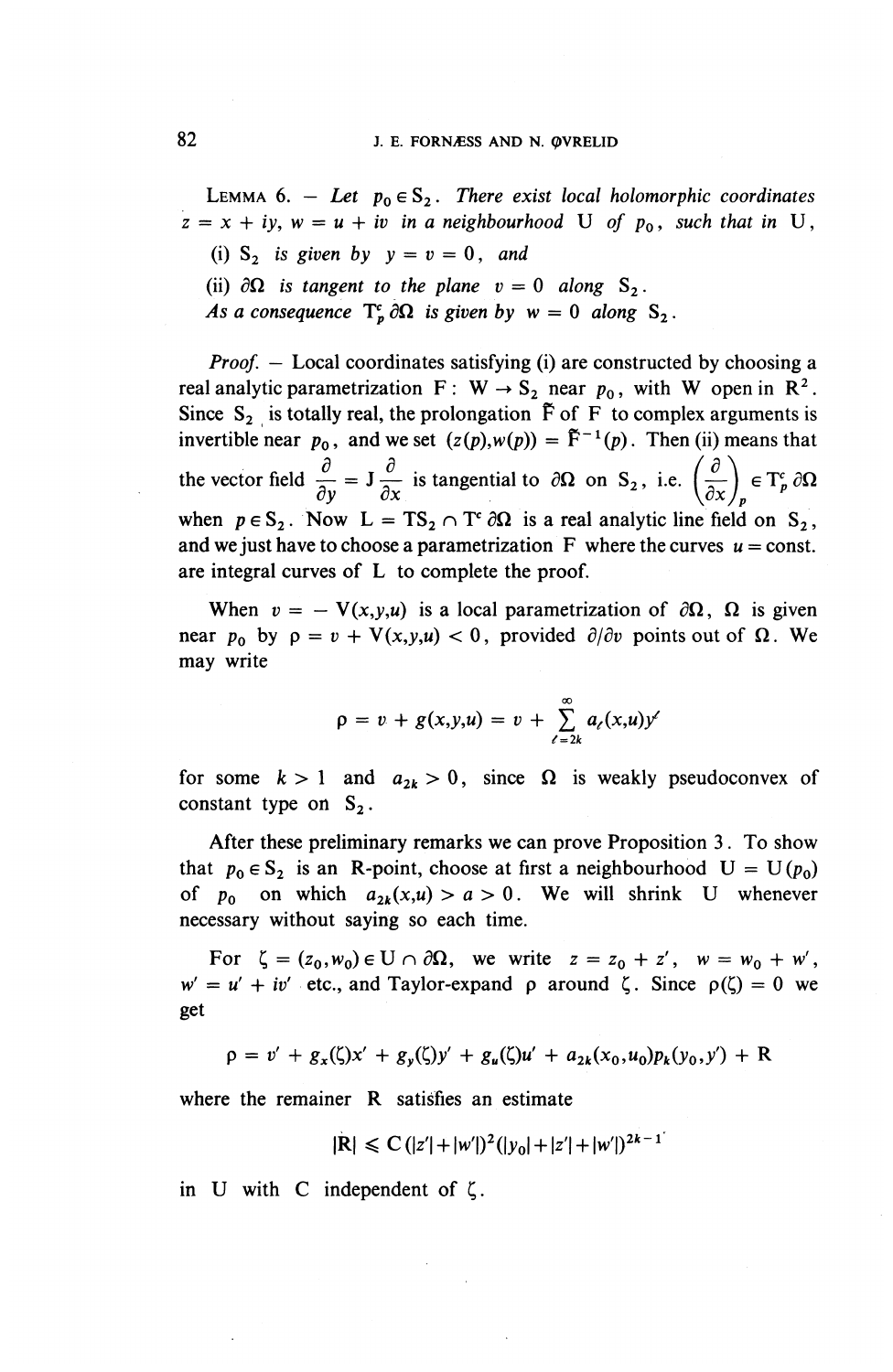The linear function  $\tilde{w} = (g_v(\zeta) + ig_x(\zeta))z' + (1 + ig_y(\zeta))w'$  has imaginary part  $\tilde{v}$  equal to the linear part of  $\rho$ , so by Lemma 4  $p \ge \tilde{v} + ac_k(y_0^{2k+2}y^2 + y^2k) - |R|$  in U.

Set  $F_r(z,w) = i\tilde{w} + \varepsilon (y_0^{2k-2}z'^{2}+z'^{2k})$ , with  $0 < \varepsilon < 4^{-k^2}c_k a$ . On the zero set of  $F_t$ 

(1) 
$$
\tilde{w} = i\epsilon (y_0^{2k-2}z'^2 + z'^{2k}), \text{ and in particular} \n\tilde{v} = \epsilon (y_0^{2k-2}Re(z'^2) + Re(z'^{2k})).
$$

Applying Lemma 5 this gives  $\rho \ge 2^{-k} \varepsilon (y_0^{2k-2} |y'|^2 + |z'|^{2k}) - |R|$ .

Since  $g_x$ ,  $g_y$  and  $g_y$  are small near the origin, it follows from (1) and the definition of  $\tilde{w}$  that  $|w'| < |z'|$  on  $\{F<sub>\zeta</sub>=0\} \cap U$  whenever  $\zeta \in U$ . Thus

$$
\begin{aligned} \rho &\ge 2^{-k} \varepsilon (y_0^{2k-2} |z'|^2 + |z'|^{2k}) - c' |z'|^2 (|y_0| + |z'|)^{2k-1} \\ &\ge \tilde{\varepsilon} (y_0^{2k-2} |z'|^2 + |z'|^{2k}) \\ &\ge 2^{-k} \tilde{\varepsilon} |(z,w) - \zeta|^{2k} .\end{aligned}
$$

It follows that  $F(\zeta,(z,w)) := F_{\zeta}(z,w)$  satisfies Range's condition in Definition 2 with order  $m = 2k$ . This completes the proof of Proposition 3.

3. We can now prove the Main Theorem. Let  $\Omega$  be a bounded pseudoconvex domain in  $C^2$  with real analytic boundary: By Lemma 1 the weakly pseudoconvex points  $w(\partial \Omega)$  can be stratified by real analytic sets  $S_0$ ,  $S_1$  and  $S_2$  where  $S_j$  has dimension *j*,  $j = 0,1,2$ . Proposition 3 gives that  $S_2$  consists only of R-points. We need the following  $\overline{\partial}$ -result by Range [11].

THEOREM 7. - Let  $D \subset \subset C^2$  be a pseudoconvex domain with  $C^{\infty}$ *boundary. Assume that*  $\overline{D}$  *has a Stein neighbourhood basis. If*  $\lambda$  *is a*  $\overline{\partial}$ *closed (Q,l)-form with uniformly bounded coefficients on* D *whose support clusters on 8D only at R-points, then there exists a continuous function g on*  $\overline{D}$  *with*  $\overline{\partial}g = \lambda$  *on*  $D$ .

This theorem applies as it is shown in [2] that  $\overline{\Omega}$  has a Stein neighbourhood basis.

By rotation of the axis we may assume that the  $z$ -axis does not intersect  $S_0 \cup S_1$ . In particular, if  $\varepsilon > 0$  is small enough,  $F_{\epsilon} := \{(z,w) \in \partial \Omega; \epsilon/2 \leqslant |w| \leqslant \epsilon\}$  consists only of R-points.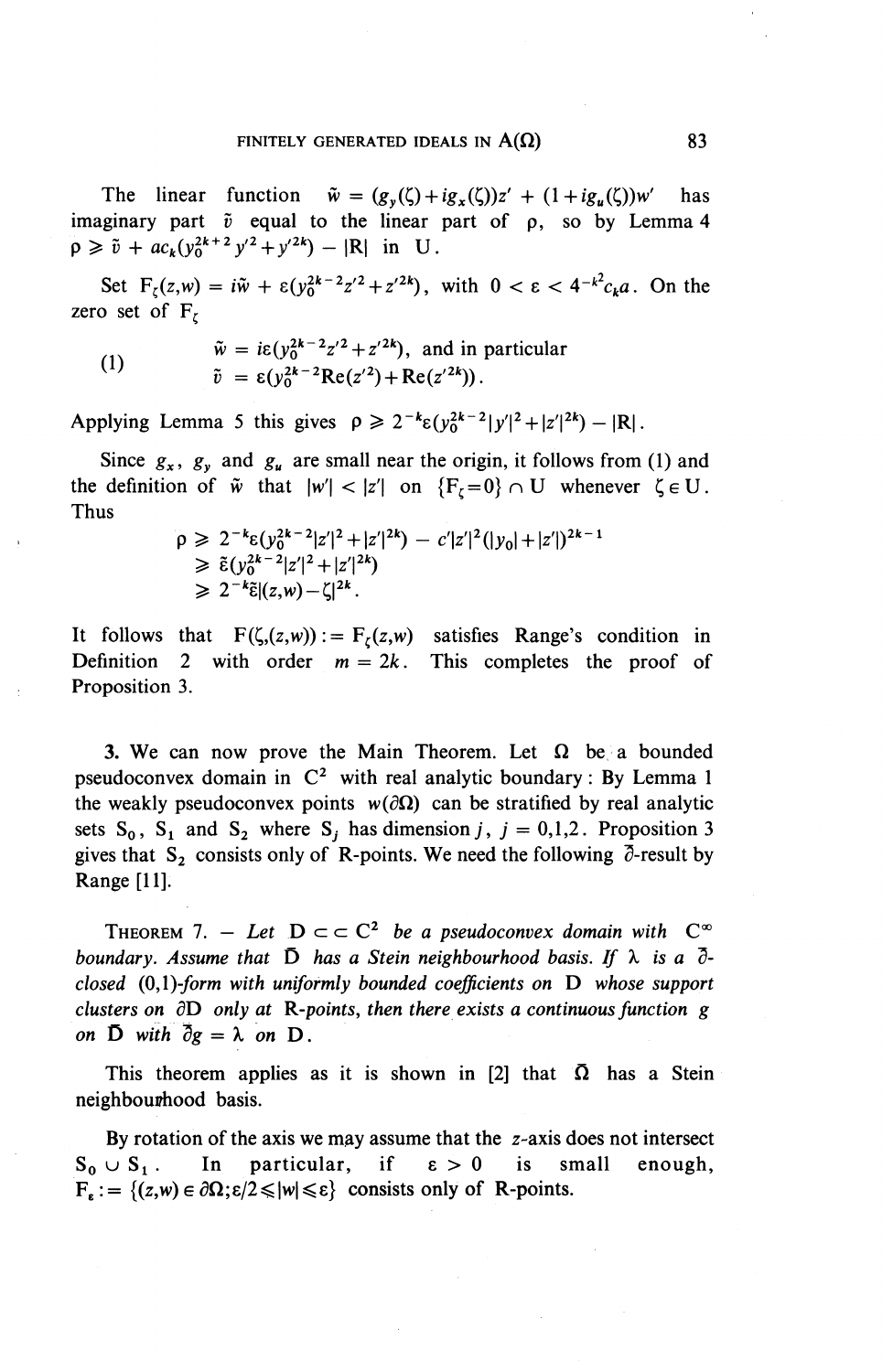Following Beatrous [1], if  $f \in A(\Omega)$  and  $f(0) = 0$ , we can write  $f = zg^1 + wh^1$  in a small neighbourhood of 0. On the set  $f = zg^2 + wh^2$  in a small neighbourhood of 0. On the set  $\{(z,w) \in \overline{\Omega}; |z| > \varepsilon\}$  we can write  $f = zg^2 + wh^2$  with  $g^2 = f/z$  and  $h = 0$ ,  $\varepsilon$  arbitrarily small. Solving an additive Cousin problem we obtain  $h = 0$ ,  $\varepsilon$  arbitrarily small. Solving an additive C<br>the decomposition  $f = zg^3 + wh^3$  on the set:

$$
\overline{\Omega}_1 = \{(z,w) \in \overline{\Omega}; |w| < \varepsilon\},\
$$

with  $g^3$ ,  $h^3$  holomorphic and continuous up to the boundary. On the set

$$
\overline{\Omega}_2 = \{(z,w) \in \overline{\Omega}; |w| > \varepsilon/2\}
$$

we have the decomposition  $f = zg^4 + wh^4$  where  $g^4 = 0$  and  $h^4 = f/w$ . Where the two sets overlap, we get the equation

$$
G := (g^3 - g^4)/w = (h^4 - h^3)/z.
$$

We need holomorphic functions  $G_1$ ,  $G_2$  with continuous boundary values on  $\overline{\Omega}$ ,  $\overline{\Omega}_2$  respectively so that  $G = G_1 - G_2$  on the intersection. This reduces in a standard way to solving a  $\bar{\partial}$ -problem for a form with support in  $\bar{\Omega}_1 \cap \bar{\Omega}_2$ . Hence Theorem 7 shows that such  $G_1$ ,  $G_2$  exist. support in  $\overline{\Omega}_1 \cap \overline{\Omega}_2$ . Hence Theorem 7 shows that such  $G_1$ ,  $G_2$  exist.<br>We then obtain the decomposition  $f = zg + wh$ ,  $g, h \in A(\Omega)$  by

letting

$$
g = \begin{cases} g^3 - wG_1 \text{ on } \Omega_1 \\ g^4 - wG_2 \text{ on } \Omega_2 \end{cases}, \qquad h = \begin{cases} h^3 + zG_1 \text{ on } \Omega_1 \\ h^4 - zG_2 \text{ on } \Omega_2 \end{cases}.
$$

This completes the proof of the Main Theorem.

#### BIBLIOGRAPHY

- [1] F. BEATROUS, Hölder estimates for the  $\bar{\partial}$ -equation with a support condition, *Pacific J. Math.,* 90 (1980), 249-257.
- [2] K. DIEDERICH and J. E. FORNÆSS, Pseudoconvex domains: Existence of Stein neighbourhoods, *Duke J. Math.,* 44 (1977), 641-662.
- [3] J. E. FORNESS and A. NAGEL, The Mergelyan property for weakly pseudoconvex domains, *Manuscripta Math.,* 22 (1977), 199-208.
- [4] A. GLEASON, Finitely generated ideals in Banach algebras, *J. Math. Mech.,* 13 (1964), 125-132.
- [5] G. M. HENKIN, Approximation of functions in pseudoconvex domains and Leibenzon's theorem, Bull. Acad. Pol. Sci. Ser. Math. Astron. et Phys., 19 (1971), 37-42.